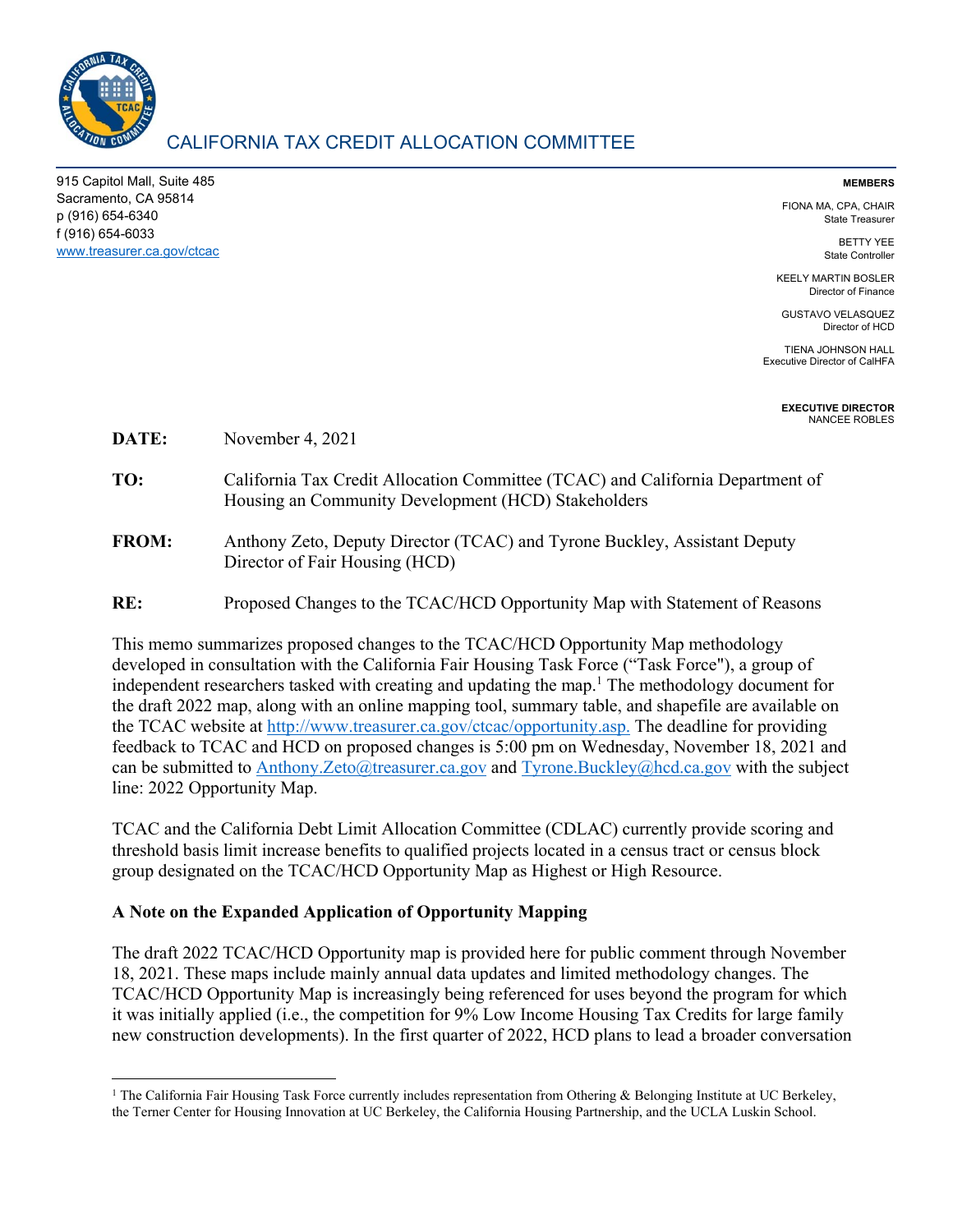with other state agencies, researchers, developers, community groups, and other stakeholders to assess and refine the state's approach to Affirmatively Furthering Fair Housing (AFFH) across multiple policy areas, including housing funding programs. Mapping methodologies may factor into this conversation in multiple ways, such as in ensuring mapping approaches are appropriately tailored to policy goals, contexts, and populations; and in informing standards for comprehensive community development as part of the state's approach to AFFH. As such, these and other issues related to the state's broader approach to AFFH could be considered as part of next year's update which would impact the 2023 TCAC/HCD Opportunity Map. HCD will provide additional information on how to engage in this conversation in the coming months. If you would like to learn more about this work, you can email affhguidance@hcd.ca.gov to indicate your interest.

# **METHODOLOGY CHANGES**

The draft 2022 TCAC/HCD Opportunity Map includes two proposed methodology changes from the 2021 map.

One change is to add a new indicator and adjust the way some indicators in the Environmental domain are calculated in order to maintain alignment with CalEnviroScreen (CES), which was recently updated to version 4.0. Data, and indicators from CES 3.0 are included in the draft 2022 map since data from CES 4.0 was released in mid-October, to be included in this version of the map. Data from CES 4.0 will be included in the final map adopted by TCAC in December.

The other change is to remove the Moderate Resource (Rapidly Changing) category from the map. The intended purpose of this category was to identify Moderate Resource tracts where a subset of indicators showed significant changes in a positive direction, suggesting these areas were poised to move into the High or Highest Resource categories. Task Force analysis determined that it was not effective at predicting future changes and category shifts. Some of the issues are due to the way the rapidly changing area methodology interacts with the relative snapshot nature and fixed category shares of the overall opportunity map methodology. More discussion is needed as part of next year's map update about the rapidly changing area methodology in the context of the overall construction of the TCAC/HCD Opportunity Map.

# **DATA UPDATES**

The TCAC/HCD Opportunity Map should reflect the most recent available data and evidence. As in previous annual map updates, all indicator measurements in the Educational and Economic domains have been updated with more recent data released by the California Department of Education and the American Community Survey, respectively.

One exception is the use of 2020 Census data. Although estimates of race and ethnicity are now available from the 2020 Census, the Task Force recommends delaying the incorporation of the data into the High Poverty and Segregation filter in the 2022 TCAC/HCD Opportunity Map for two reasons:

1. The 2020 Census data use new tract and block group boundardies that do not conform to the boundaries used for all other variables. Adjusting the data to normalize to the 2010 boundaries used elsewhere in the map would introduce some level of "noise" to the estimates; and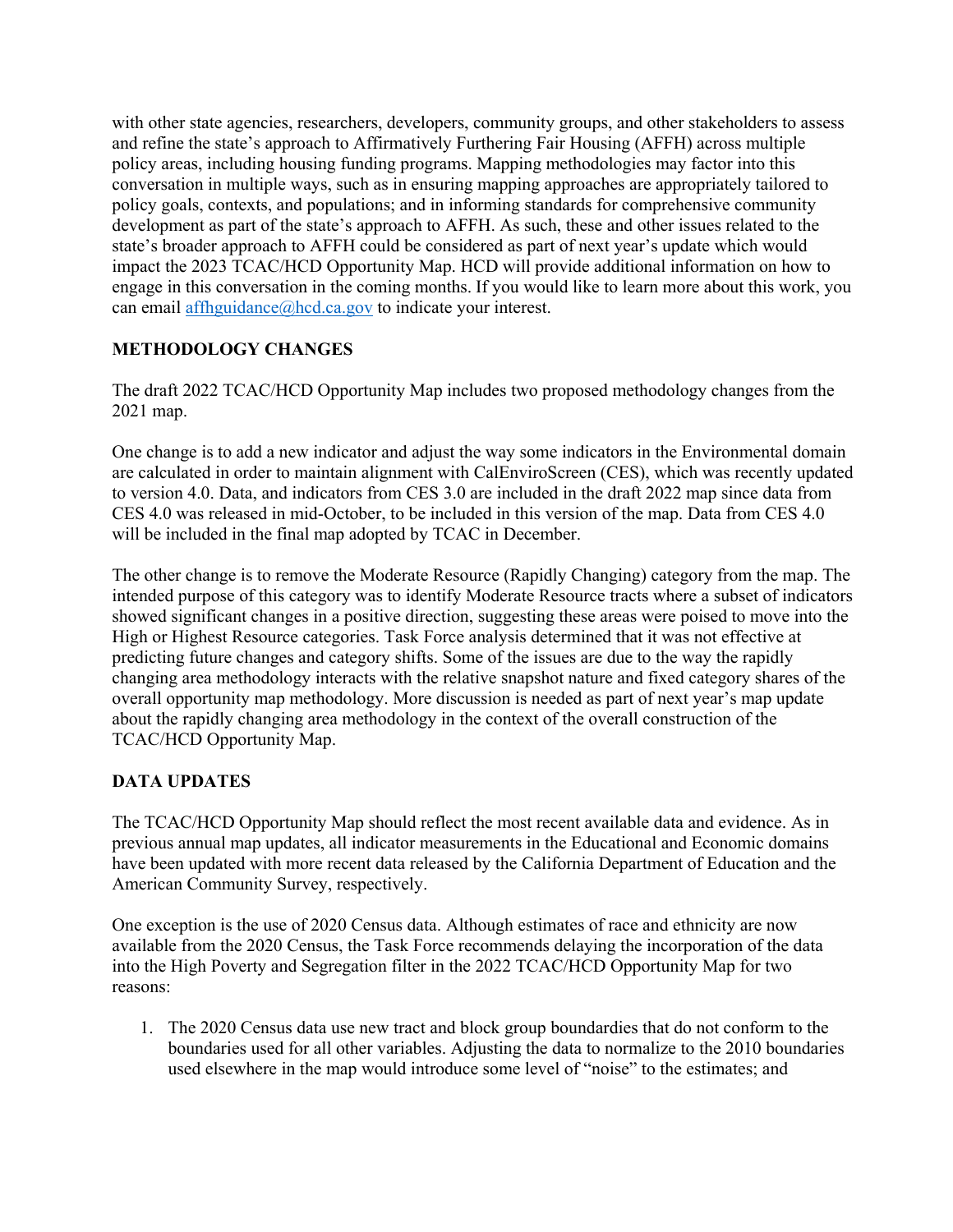2. The 2020 Census employs a new approach to protecting privacy for small geographies and small demographic groups, which itself introduces noise to the estimates that could be consequential for the High Poverty and Segregation filter, especially when paired with the boundary considerations noted above.

For these reasons, the Task Force recommends delaying incorporation of 2020 Census data and boundaries until next year, when all data will be available using contemporaneous geographies and after further evaluating the impact of the Census Bureau's privacy protocols.

## **AREAS EXPLORED WHICH DID NOT LEAD TO PROPOSED METHODOLOGY CHANGES**

Areas explored as part of this year's map update that did not lead to proposed methodology changes for the draft 2022 TCAC/HCD Opportunity Map, but which may be considered in future discussions, are described below.

*Fire Hazard Areas:* The Task Force assessed fire hazard risk in response to public comments and found that higher resource areas are somewhat more likely than lower resource areas to be categorized by the California Department of Forestry and Fire Protection (CAL FIRE) as having "very high fire hazard severity." However, no methodological changes related to fire hazards are proposed in 2022 for multiple reasons. First, there is already a regulatory and legal framework in place which address the issue of fire hazards, including defensible space standards, building codes, and local governments' general plans, and real estate disclosures.<sup>2</sup> Second, CAL FIRE is planning to overhaul its fire hazard risk methodology, meaning the current maps—which were last updated between 2007 and 2011— and will soon be obsolete. Although there are reasonable arguments for and against considering fire hazards in the mapping methodology or in program policies, it would be premature to make a consequential change in the mapping methodology at this time related to fire hazard areas. A more appropriate next step would be to have a step-back conversation about how state housing funding programs should address the full range of environmental hazards, which include but are not limited to fire hazards.

*Gun Violence:* The Task Force has long sought to account for proximity to violent crime in the TCAC/HCD Opportunity Map methodology due to the strength of the literature demonstrating its association with negative outcomes, particularly among children. 3 Lack of publicly available neighborhood-level data with coverage across the state has prevented this indicator's inclusion in map. This year, the Task Force explored a new source of data on shootings, raising the possibility that the mapping methodology could account for an important measure of violent crime. Unfortunately, it is still unclear whether the source has enough coverage and accuracy to be used in the map, and more exploration is needed in order to determine whether it is feasible and appropriate for the TCAC/HCD Opportunity Map.

*Transit Proximity:* The Task Force assessed the feasibility of accounting for proximity to highfrequency transit in the mapping methodology in response to use of the map in contexts where such proximity is not otherwise accounted for or incentivized to the same degree as in the TCAC regulations, whose competitive architecture (e.g., points incentivizing proximity to transit and other

<sup>2</sup> Fore more information on this legal and regulatory framework, see the CAL FIRE website:<br>https://osfm.fire.ca.gov/divisions/wildfire-planning-engineering/wildfire-prevention-engineering/fire-hazard-severity-zones/

<sup>&</sup>lt;sup>3</sup> See, for example: Sharkey, Patrick, Amy Ellen Schwartz, Ingrid Gould Ellen, and Johanna Lacoe. (2014). "High stakes in the classroom, high stakes on the street: The effects of community violence on students' standardized test performance." Sociological Science. 1: 199-220; and Sharkey, Patrick and Gerard Torrats-Espinosa. (2017). "The Effect of Violent Crime on Economic Mobility." Journal of Urban Economics 102: 22-33.